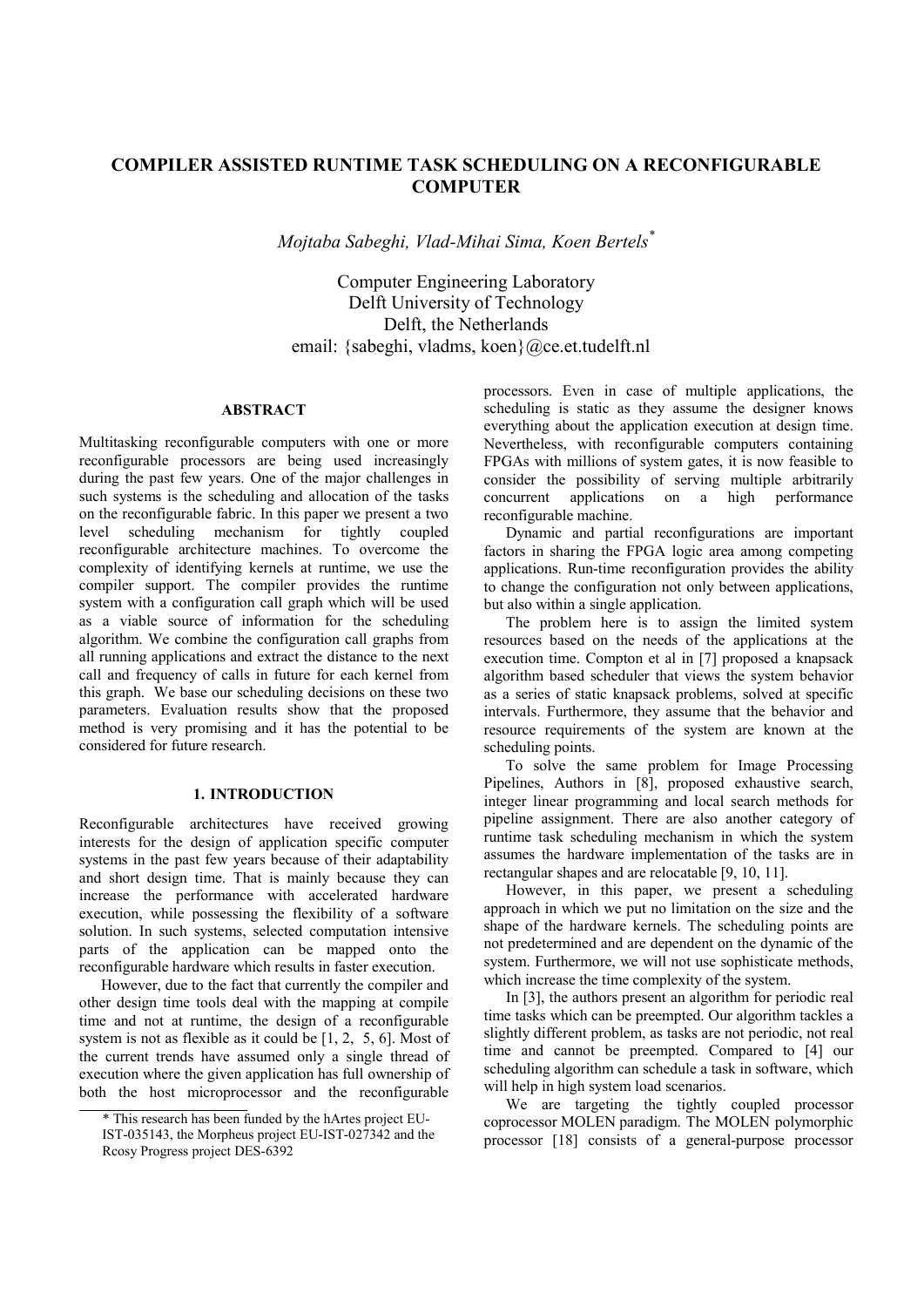(GPP) tightly coupled with a reconfigurable coprocessor. The latter can be used to implement arbitrary functions in hardware using custom computing units (CCUs).

The rest of the paper is organized as follows. In section 2, we describe the MOLEN programming paradigm and the execution environment. Section 3 presents our scheduling algorithms and section 4 includes the performance evaluation results. We conclude the paper in section 5.

## **2. BACKGROUND OVERVIEW**

#### **2.1. Molen Hardware Organization**



**Fig. 1.** Molen Hardware Organization

The programming model for a reconfigurable platform must offer an abstraction of the available resources to the programmer, together with a model of interaction between the components. The MOLEN programming paradigm [12] abstracts the hardware and allows the programmer, the compiler and the runtime system to efficiently use the underlying hardware.

Molen is established based on the tightly coupled coprocessor architectural paradigm. Within the Molen concept, a general-purpose core processor controls the execution and reconfiguration of reconfigurable coprocessors (RP), tuning the latter to various application specific algorithms. A task, executed by the RP, is divided into two distinct phases: *set* and *execute*. In the set phase, the RP is configured to perform the required task and in the execute phase the actual execution of the task is performed. This decoupling allows the set phase to be scheduled well ahead of the execute phase, thereby hiding the reconfiguration latency.

The Molen hardware organization, depicted in figure 1, consists of two parts; the general-purpose processor (GPP) and the reconfigurable processor (RP) usually implemented on an FPGA. The Exchange Registers (XREGs) are used for data communication between the Core Processor and Reconfigurable Processor.

### **2.2. The Runtime Environment**



**Fig. 2.** The Runtime Environment

Our runtime environment which is presented in [13] is in fact a virtualized interface, which decides how to allocate the hardware at run-time based on the dynamic changing conditions of the system. Moreover, this layer hides all platform dependent details and provides a transparent application development process. This layer is located above the Operating System.

Here, we present a brief overview of the components in figure 2. More details of the environment are outside the scope of this paper. The focus of this paper is mainly on the scheduler.

#### *2.2.1. The Scheduler*

The goal is to end up with certain parts that can be accelerated on the RP and the remaining parts of the application will be executed on a regular general-purpose processor. A 'part' of the application can be a whole function or procedure or even any cluster of instructions that is scattered throughout the application. The term part here is equal to the term task.

Task scheduling can have different conflicting objectives, like improving performance, power consumption or the memory footprint. As a result, many different scheduling algorithms can be used here. For example during the program execution, an scheduler can estimate the potential speedup that will be achieved when running the task on reconfigurable hardware and estimate the initial cost of a hardware mapping. Then, based on the scheduling policy and considering the other applications requirements, the scheduler decides how to allocate the hardware.

# *2.2.2. The Profiler*

The Profiler continually tracks the application behavior and records statistics such as the number of references to one task. These statistics when combined with the scheduling policy, are used to determine where, when and how to execute the tasks (GPP or RP). The profiler must log the collected data in very fast and efficient data structures from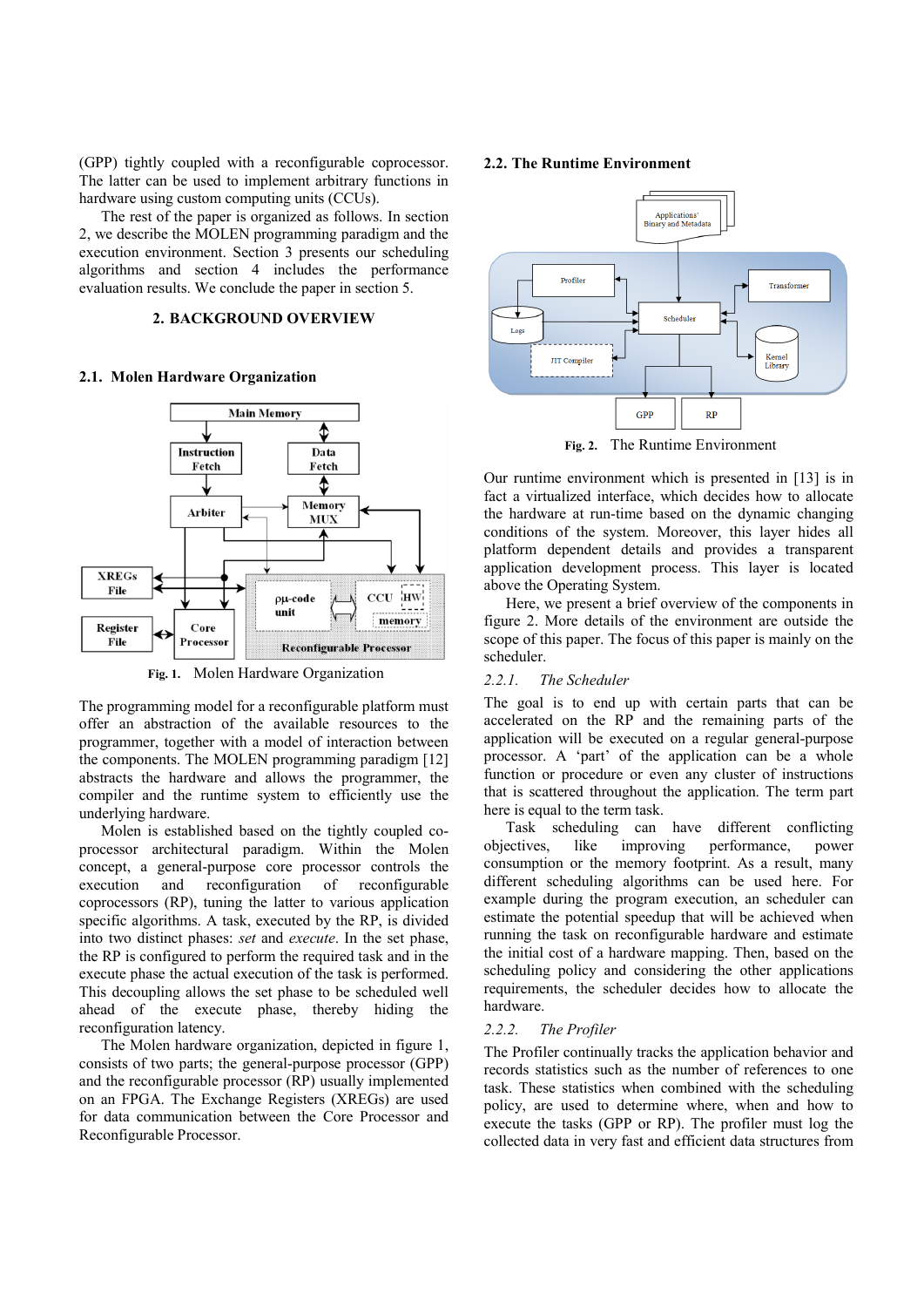which the data can be retrieved with no burden to the system performance.

#### *2.2.3. The Transformer*

When the scheduler decides to run a task in hardware, the transformer has to replace the software implementation of the task with a call to the hardware implementation. In fact, binary rewriting imposes a considerable overhead to the system and to avoid that overhead we use the MOLEN programming paradigm in which the compiler puts the set and the execute instructions besides the software version of the kernel in a conditional structure. The runtime system sets a conditional variable based on the scheduling decision for each kernel.

#### *2.2.4. Kernel Library*

The kernel library is a precompiled set of tasks for a specific architecture. For each task multiple versions can exist, each with different characteristics. These will be saved as metadata and can contain, among other things, the configuration latency, execution time, memory bandwidth requirements, power consumption and physical location on the reconfigurable fabric.

#### *2.2.5. JIT Compiler*

A just-in-time compiler can be used to compile the tasks for which there is no implementation in the library. The compiler converts binary to bit stream. Any just in time compiler can be used here nevertheless there is no efficient one yet available. Warp processors [19] is a project which uses JIT FPGA compilation.

# **3. THE SCHEDULING ALGORITHM**

One of the basic limitations of multi-tasking reconfigurable computers is the size of the reconfigurable fabric. The size of the required logic for all the applications usually exceeds the size of the fabric. Therefore, the most important design factor for a runtime scheduling mechanism is the replacement policy. This replacement algorithm determines which part of the logic area should be replaced whenever some space is needed. Of course, it is preferable to replace the block that has the least chance of being referenced soon. In the simplest scenario, the replacement policy assumes the hardware tasks are rectangularly shaped and relocatable. In this case, the problem is to arrange those rectangles in an optimized way. However, with the current technology status, these two assumptions are not realistic.

It could be a nice attempt to reduce latency by guessing which tasks are likely to be needed soon and either preconfiguring such tasks or if they are already configured, not to replace them with other tasks. This is often in combination with pre-cleaning, which guesses which configured tasks currently on the FPGA are not likely to be needed soon. However, this cannot be managed by the runtime systems because, it is impossible to compute reliably how long it takes before a task will be used again,

except when all the applications running on a system is known beforehand.

One solution is to provide information from the design time. Our compiler helps the runtime scheduler by generating the Configuration Call Graph (CCG).

# **3.1. Configuration Call Graph**

The Configuration Call Graph is a directed graph, which provides the runtime system with information about the execution of the application. Each CCG node represents a task. The edges of the graph represent the dependencies between the configurations within the application. The nodes of the CCG are of three types: operation information nodes, parallel execution nodes (AND nodes), alternative execution nodes (OR nodes).

The parallel execution nodes specify that all of their successor nodes have to be executed, respectively configured, in parallel. The alternative execution nodes specify that only one of their successors have to be executed. However, the selection of the successor depends on a condition. The output edges of the alternative execution nodes are weighted with the probabilities of execution of the corresponding successors. The compiler derives those probabilities from the edge execution frequencies. The weights of the other edges are set to one. Figure 3 shows a sample CCG.



**Fig. 3.** A Sample CCG

Using the CCG, we can look at future and extract useful information such as the *distance to the next call* and the *frequency of the calls in future* which can be used as the replacement decision parameters.

#### **3.2. The Replacement Policy**

Many decision parameters can be used to decide for the replacement such as the frequency of use in the past, the distance from last call, or even a random selection.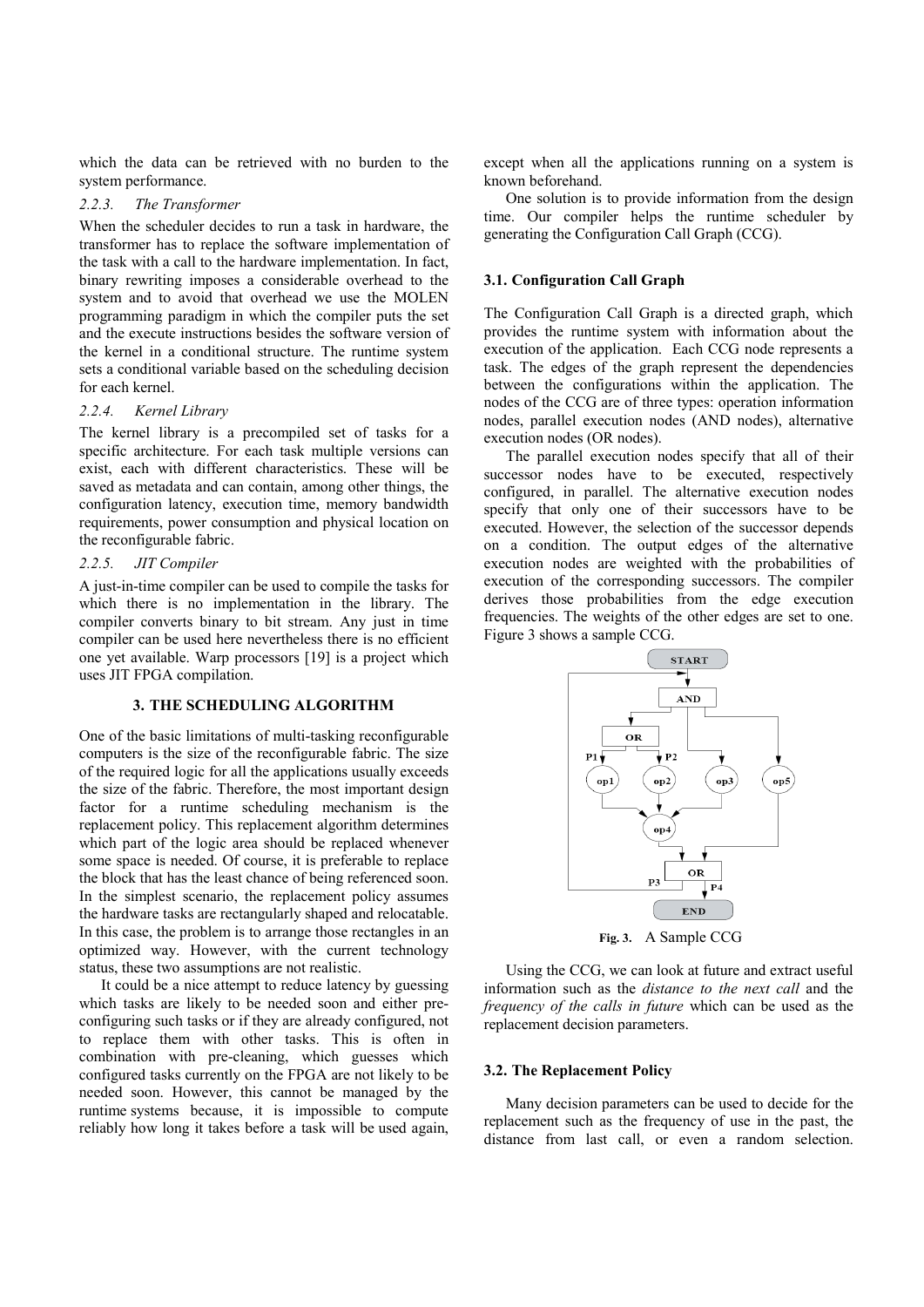Furthermore, other parameters like the area fragmentation can be also considered.

All of the aforementioned parameters are heuristics to keep the best kernel configured. Having information about the future is indeed a real success factor in this decision. In this paper, we introduce two decision parameters: the *distance to the next call* and the *frequency of the calls in future* which can be obtained from the CCG. Furthermore, one can dig a bit more and decide on more complicated parameters like the *expected speedup* or *maximum attainable speedup*.

In this paper, we focus on the distance to the next call and the frequency of the calls in future. We explain how we calculate these two parameters along these lines.

At each scheduling point, we define the distance to the next call as follows. For application  $i$ , let  $d_i$  be the distance to the next call. This represents the number of task calls between the current execution point and the next call to the task *T*, in the breadth first traverse of the CCG. We use the minimum value of *di* in our algorithm as the distance to the next call.

Similarly, for a specific task *T*, we define the frequency of the calls in future for an application as the total number of calls to the task *T* in all the successors of the current execution point. Afterwards, the frequency of the calls for the task *T* in the whole system is the sum of the frequencies of all applications.

It should be mentioned that in our traversal algorithms for calculation of the distance and frequency, for the alternative execution nodes (OR nodes), we traverse the node with the highest probability. Furthermore, in case of coming across a loop, we will traverse the loop only one more time (two times in total).

Deciding based on the distance to the next call means we want to remove the task which will be used furthest in future. Similarly, considering the frequency of the calls in future as the decision parameter means the replacement candidate is the task which will be used less frequent in the future.

It might seem that the replacement here is very similar to the page replacement algorithms for virtual memory managements. For example, recency of use and frequency of use are the most dominant decision factors for virtual memory page replacement algorithms. However, there are some major differences here; firstly, in virtual memory replacements when the memory is full, the replacement algorithm has to replace at least one page by a new page. Nevertheless, here, evicting no kernel is also an option. Second, the cost of the replacement in virtual memory is fixed and has no effect on the decision yet here every kernel has its own configuration latency. Third, most of the algorithms for virtual memory are based on the temporal and spatial locality in the reference pattern of the main memory. However; in our case, the spatial and temporal locality of references is not yet proven or accepted as a

general principle and needs more investigation. Lastly, a virtual memory page is relocatable and can be placed everywhere in the memory, nonetheless, this is not true for the hardware kernels.

## **3.3. Compiler assistance**

Intercepting the kernels at run time is not trivial. It requires complex runtime profiling tools, which might impose a considerable overhead. However, without losing the generality of the runtime system, we can use the compiler hints for determining the tasks. The compiler at compile time generates the instrumented binary based on the design time profiling information. Within the Molen programming paradigm, the set and execute instructions can be effectively employed as a mean for instrumentation. The runtime scheduler then considers the Molen executes instruction as starting point of the tasks.

Furthermore, the compiler performs static scheduling of the reconfiguration requests assuming single application execution. The goal of this scheduler is to minimize the impact of the reconfiguration latency over the application performance. The reconfiguration latency is an important drawback in the reconfigurable computers. However, by configuring the tasks well in advance and not sooner than necessary, we can reduce the effect of reconfiguration on the overall application performance. More information about the compiler optimization can be found in [14].

Additionally, the compiler generates the configuration call graph (CCG) from which we can predict the future behavior of the system.

# **3.4. The algorithm**

The scheduling procedure is a two level mechanism. The first phase is a normal scheduling policy for example a normal round robin. At the first level of scheduling, the tasks are being scheduled to run on the general-purpose processor. Apart from that, there are some points that the system needs to decide to use the reconfigurable coprocessor for computation intensive tasks. These points are either the set/execute instructions or the internal events from the runtime profiler.

At each scheduling points, there are a few possibilities. The first choice is to do nothing and continue the execution on the general-purpose processor. The other option is to choose one of the hardware implementations of the kernel from the library, configure it on the FPGA and start hardware execution. Remember that there might be other conflicting tasks already configured on the FPGA and some of them might be in the execution status (busy).

Let us assume we are at a certain scheduling point. The scheduler is going to decide about the task *T*. There are *n* different hardware implementations  $(I_1, I_2, \ldots, I_n)$  in the library, matching *T*.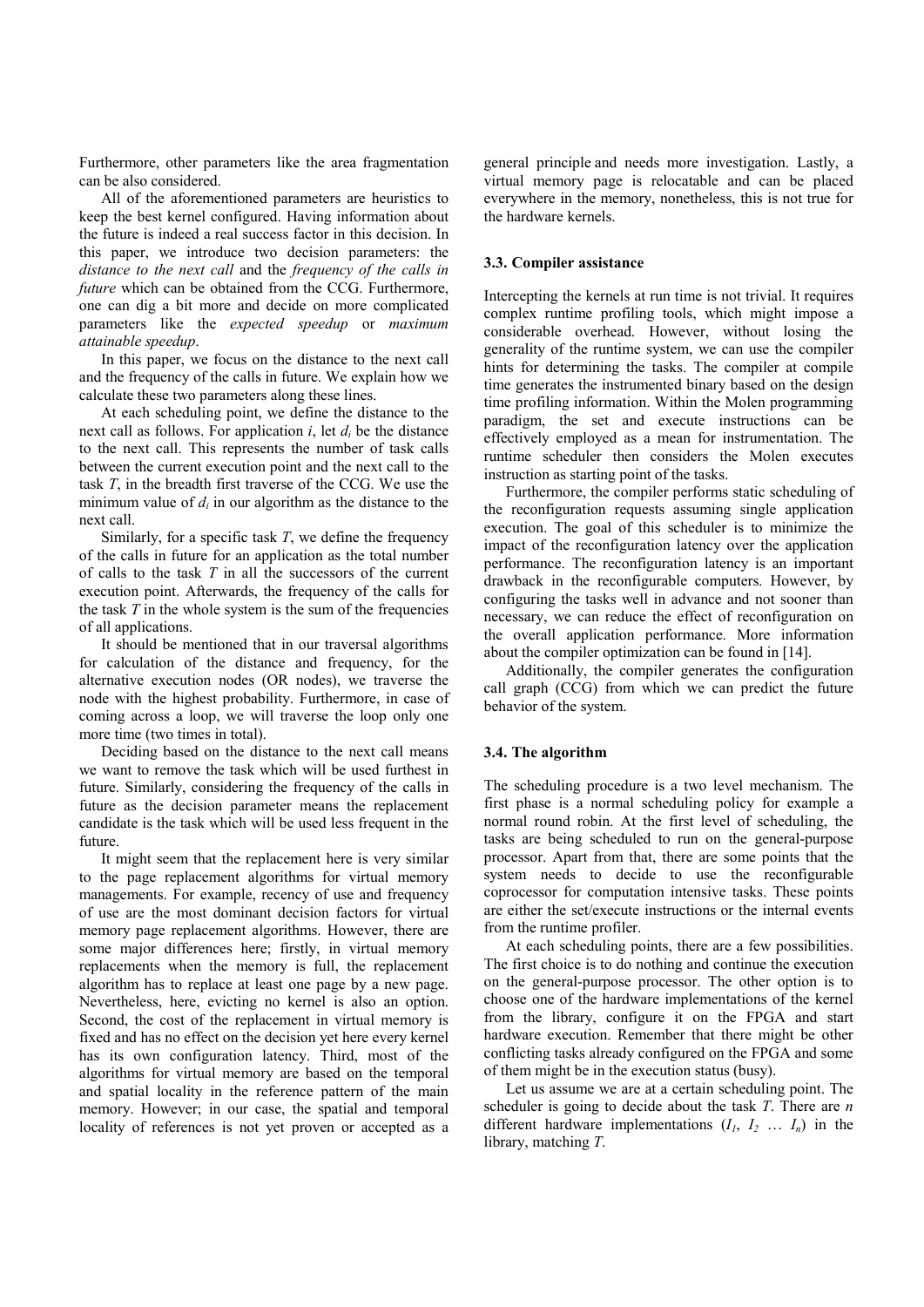List 1. The scheduling procedure at a certain scheduling point deciding about hardware/software execution of task *T* 

- 1- Scheduling begins
- 2- Assume implementation\_list is a list of all the possible implementations of *T;*
- 3- For each *Ii* in the implementation\_list, check if the corresponding physical location is busy. If it is busy (executing), remove *Ii* from the list;
- 4- Assume AlreadyConfigured\_list is an empty list;
- 5- For each *I<sub>i</sub>* in the implementation list, check if it is already configured, and if so add it to the AlreadyConfigured\_list;
- 6- If AlreadyConfigured\_list is not empty
	- 6-1- For all *Ii* in the AlreadyConfigured\_list, find *I\** with the minimum execution time;
	- 6-2- Start *I\** execution;

6-3- GOTO 9 ;

- 7- If implementation\_list is not empty
	- 7-1- For all *Ii* in the implementation\_list, find *I\** with the minimum (configuration\_latency + execution\_time)
	- 7-2- Remove *I\** from the implementation\_list;
	- 7-3- Assume ToBeEvicted\_list is an empty list;
	- 7-4- Add all the kernels which are already configured on the FPGA and have overlaps with *I\** physical location to the ToBeEvicted\_list;
	- 7-5- For all *Ij* in the ToBeEvicted\_list, if there is a *I'* with a distance to the next call smaller than the distance to the next call of *I\** go to 7;
	- 7-6- Start *I\** execution*;*
	- 7-7- GOTO 9 ;
- 8- Continue with software execution
- 9- Scheduling ends

First, the scheduler must ensure that in the physical location of each  $I_i$  on the FPGA, there is no other busy task configured. Afterwards, it has to check if any of  $I_i$  is already configured and is in ready status. This means there is no need for reconfiguration and the hardware execution can start right away. Subsequently, the scheduler must choose either to replace one or more of the currently configured tasks on the FPGA with one of the  $I_i$  or to continue the  $T$ 's execution in software. This can be done using the replacement policy. Unsurprisingly, there is a chance that no replacement takes place because it might be more efficient to keep the currently configured tasks. In this case,

*T* has to run in software. Listing 1 presents the scheduling procedure in more details.

Considering steps 6-1 and 7-1, it is clear that we are optimizing the execution time. As we mentioned before, other optimization can be also applied such as selecting the smaller task in size or the task with less energy consumption and so on. The replacement decision is being taken in step 7-5. In the listing 1, we used the distance to the next call as our decision parameter.

By looking more carefully at the scheduling procedure, it is obvious that the hardware execution part is nonpreemptive. This is why before any replacement decision we check the busy status of the physical locations in step 3.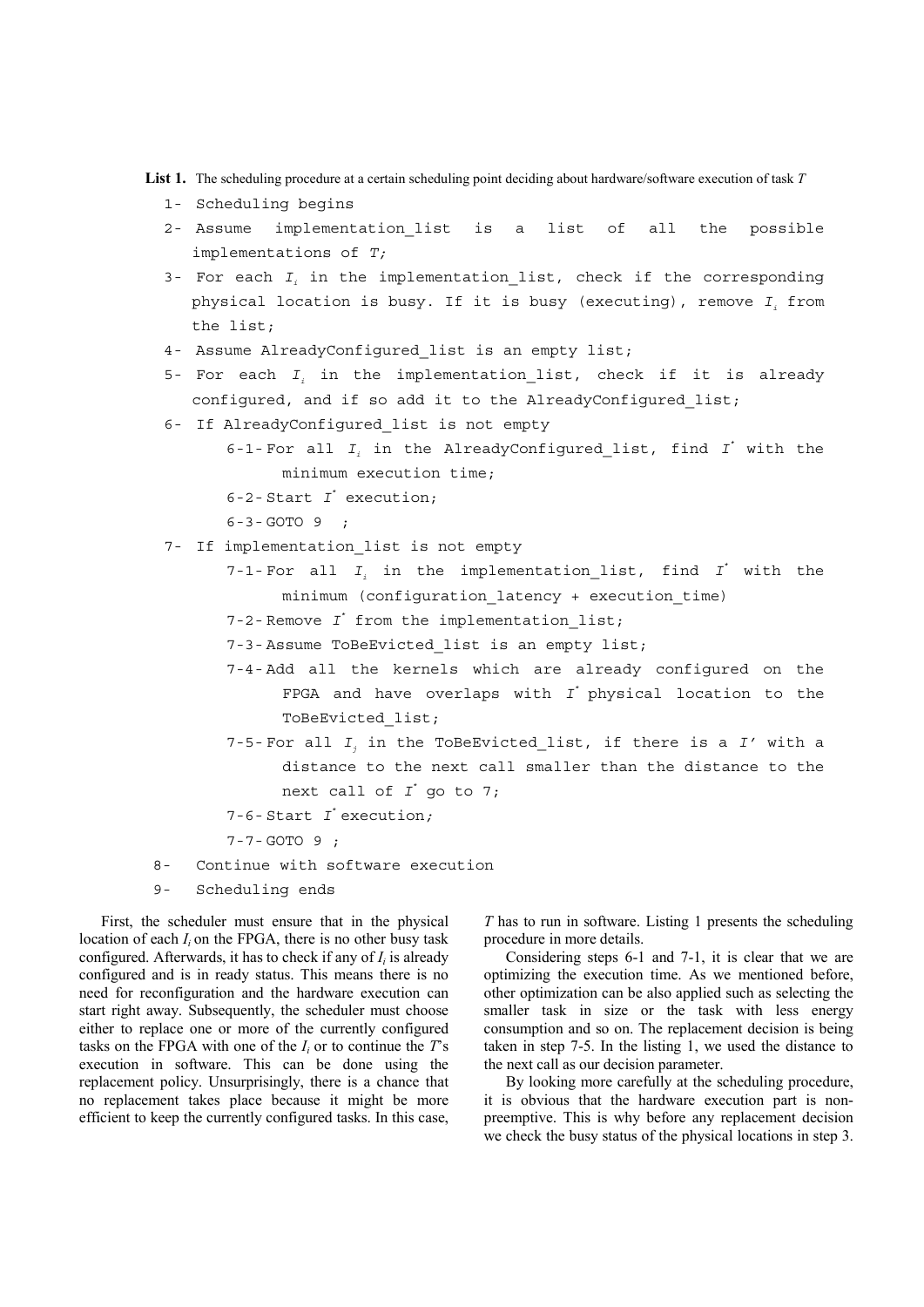When switching to preemptive hardware scheduling, the system has to offer, among other things, the ability to save and restore hardware status. In [16, 17] more information about task preemption can be found. Preemptive scheduling is outside the scope of this paper.

The overhead of the algorithm in listing 1 is very dependent on the number of implementations for each task because a number of constraints have to be checked for each of them. The distance to the next call and frequency of calls in future can be calculated offline for each application and at runtime we only need to find the minimum value of the distances for all the applications and to sum the frequencies for all of them. So, this will not impose a big overhead.

#### **4. PERFORMANCE EVALUATION**

In this section, we compare three algorithms which are based on the distance to the next call, frequency of calls in the future and frequency of calls in the past. The frequency of calls in the past has been proposed in [7] with the name *Most Frequently Used (MFU).* In our implementation of this algorithm, the RC scheduling intervals are not fixed from before and we run the algorithm at each of our scheduling points.

We performed simulations in order to evaluate performance of the presented algorithms. We use our discrete event simulator which is an extension of the CPUSS CPU scheduling framework [20]. Our target architecture is similar to MOLEN hardware platform on Xilinx Virtex series. We assume there is enough local memory on the FPGA so that the kernels can be executed independently without bus conflicts. The simulation workloads are generated after carefully analysing various hardware kernels. It includes short life-time, medium lifetime and long life-time tasks as well as small size, medium size and large size tasks. All the measures are based on the numbers in the benchmark model presented in [15]. To get an impression of the FPGA size, in the worse case, the FPGA can accommodate only one large size task based on our measures and in the best case it can accommodate around 80 small size tasks.

In our workloads, the hardware implementation of a task is in average 5 times faster than the software implementation. Each application consists of 50 tasks including redundant tasks (an application can have between 5 to 20 unique tasks). The tasks can be shared between applications. We assume each task has at least one hardware implementation. In average each task has three different versions of hardware implementation.

It should be mentioned here that the data dependencies between the tasks within one application should be managed inside the application and the runtime system can not do anything about it. In fact, it is the application that sends the requests for task execution and the request should not be issued unless all the dependencies are met.

Tables 1 and 2 show the obtained results for each algorithm. The last column is the software only execution of the tasks. Figure 4 shows the execution times in case of 12 applications (600 tasks). Both the numbers in the table 1 and figure 3 certify that the distance to the next call is a better parameter to decide on. It means we replaced the tasks that are less likely to be referenced soon.

**Table 1.** The execution time for tasks execution (ms)

| Number of<br><i>Applications</i><br>(Number of tasks) | Distance<br>to the<br>next call | Frequency<br>in future | Past<br>Frequency<br>(MFU) | <b>Software</b><br>Only |
|-------------------------------------------------------|---------------------------------|------------------------|----------------------------|-------------------------|
| 3(150)                                                | 148620                          | 151913                 | 171065                     | 467104                  |
| 6(300)                                                | 245137                          | 254336                 | 298587                     | 684642                  |
| 12(600)                                               | 691755                          | 731469                 | 805506                     | 1324149                 |
| 60 (3000)                                             | 3066189                         | 3605675                | 4207550                    | 7006287                 |
|                                                       |                                 |                        |                            |                         |

| Table 2. | The percentage from the software execution time |  |  |
|----------|-------------------------------------------------|--|--|
|          |                                                 |  |  |

| Number of<br><i>Applications</i><br>(Number of tasks) | Distance<br>to the<br>next call | Frequency<br>in future | Past<br>Frequency<br>(MFU) | <b>Software</b><br>Only |
|-------------------------------------------------------|---------------------------------|------------------------|----------------------------|-------------------------|
| 3(150)                                                | 32%                             | 33%                    | 37%                        | 100%                    |
| 6(300)                                                | 36%                             | 37%                    | 44%                        | 100%                    |
| 12(600)                                               | 52%                             | 55%                    | 61%                        | 100%                    |
| 60 (3000)                                             | 44%                             | 51%                    | 60%                        | 100%                    |



**Fig. 4.** The execution times for 12 applications (ms)

Additionally, the results show that the frequency of calls does not perform as well as the distance to the next call. The reason is that although a kernel might be used several times in the future, it does not mean that those uses are in the near future. For example, a task might be accessed 10 times during 10 seconds from which one access is in the first one second and the rest are in the last 2 seconds. Using highest frequency algorithm suggests keeping this task on the FPGA, however seven seconds between the calls might be enough time to remove this task from the FPGA and bring it back later. Despite this fact, we believe that the frequency is a good decision parameter especially for the workloads with periodic execution behaviour. The reason for better performance of future frequency over the past frequency is also obvious. Looking at the past frequency is a kind of heuristic to predict the future and it is not always accurate. Using the CCG in the future frequency algorithm, we have a better heuristic with more accuracy.